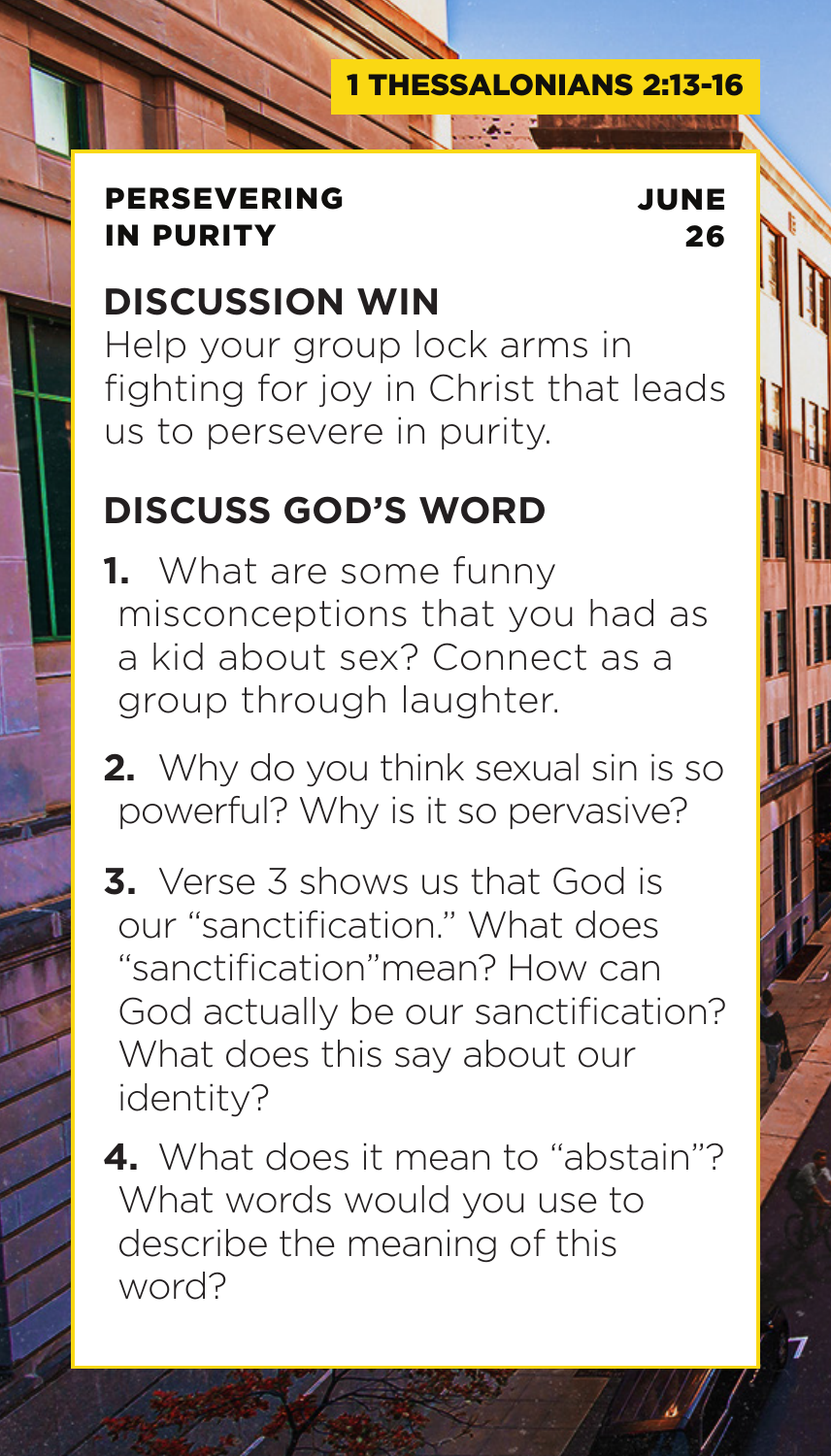**5.** Would anyone mind sharing the ways that you fight to abstain from sexual immorality? What guardrails have you put up to keep yourself from this sin?

**6.** Sexual sin is self-destructive. Would anyone mind sharing the ways that you have injured yourself through embracing sexual sin? How is God healing you? How can we come alongside you?

**7.** Sex is not wrong in itself. It is inherently good because it was created by God. How would you explain the tension between the intrinsic goodness of sex and the presence of sexual sin to a coworker?

**8.** Christ's suffering on the cross atones for all believers' sins– even the dark, sexual ones. How does this beautiful truth fuel your pursuit of purity?